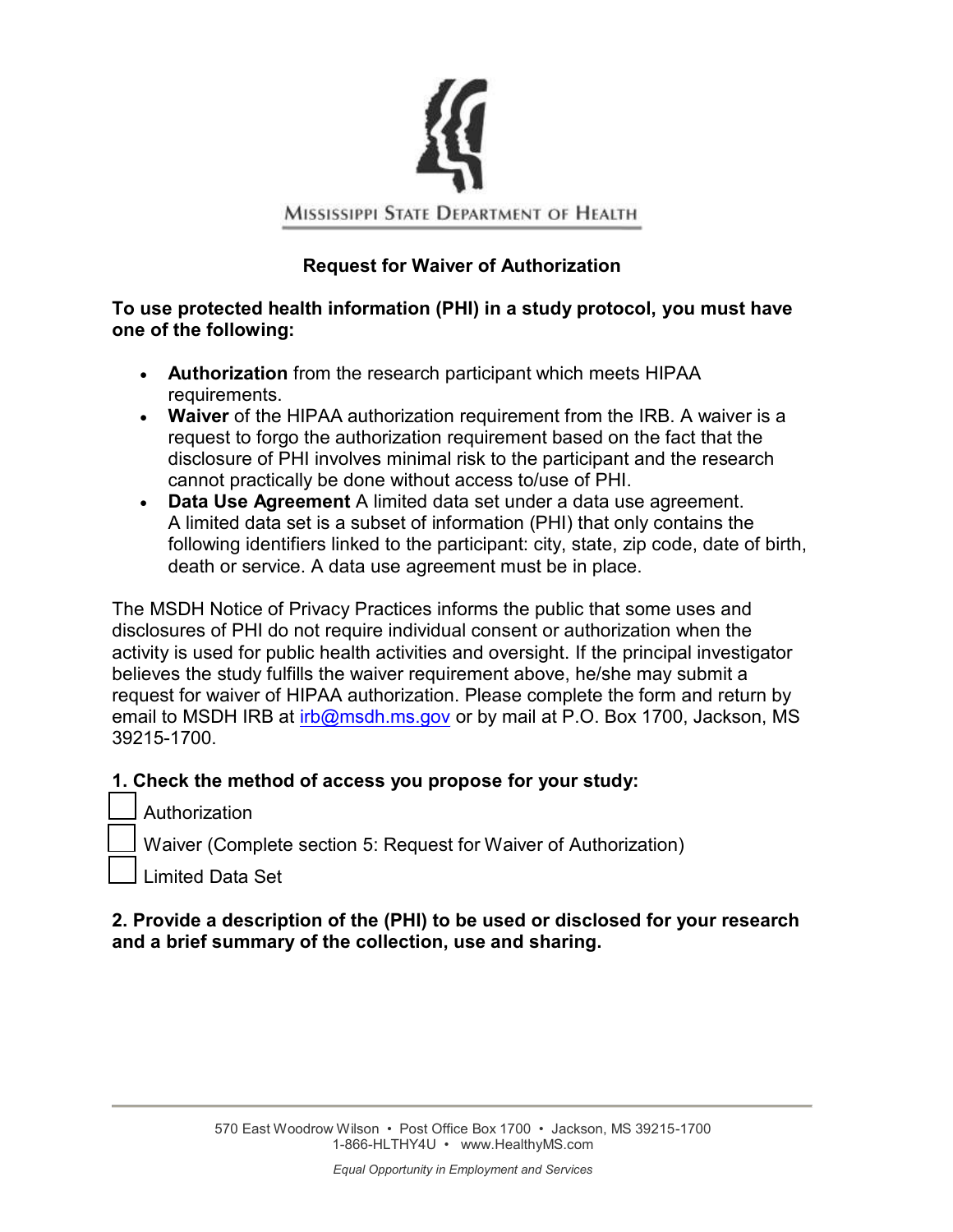# **3a. Indicate the source(s) of the protected health information:**

Physician/clinic records Lab, pathology and/or radiology results Biological samples Interviews/Questionnaires Hospital/medical records (in or out patient) Data previously collected for research purposes Billing records

Other (explain below):

## **3b. Indicate how you will receive or collect the protected health information:**

 $\bigcup$  With a code that can be linked to the identity of the participant.

 $\ell$  With limited identifiers: ZIP codes, geocodes, dates of birth, or other dates only. (The study qualifies as a Limited Data Set and requires a Data Use Agreement.)

With unrestricted identifiers.\*

\* Requires Consent and Authorization from the participant or a Waiver of Consent and Waiver of Authorization from the IRB.

## **4a. Who may receive PHI during the course of the research?**

**Statistician** Colleagues/Collaborators Off-site Research Laboratory(s) Study Data Coordinating Center **Consultants** Data, Tissue, Specimen Registry(s)/Bank(s) Sponsor/Funding Agency Publication(s) Study Personnel Other (explain below):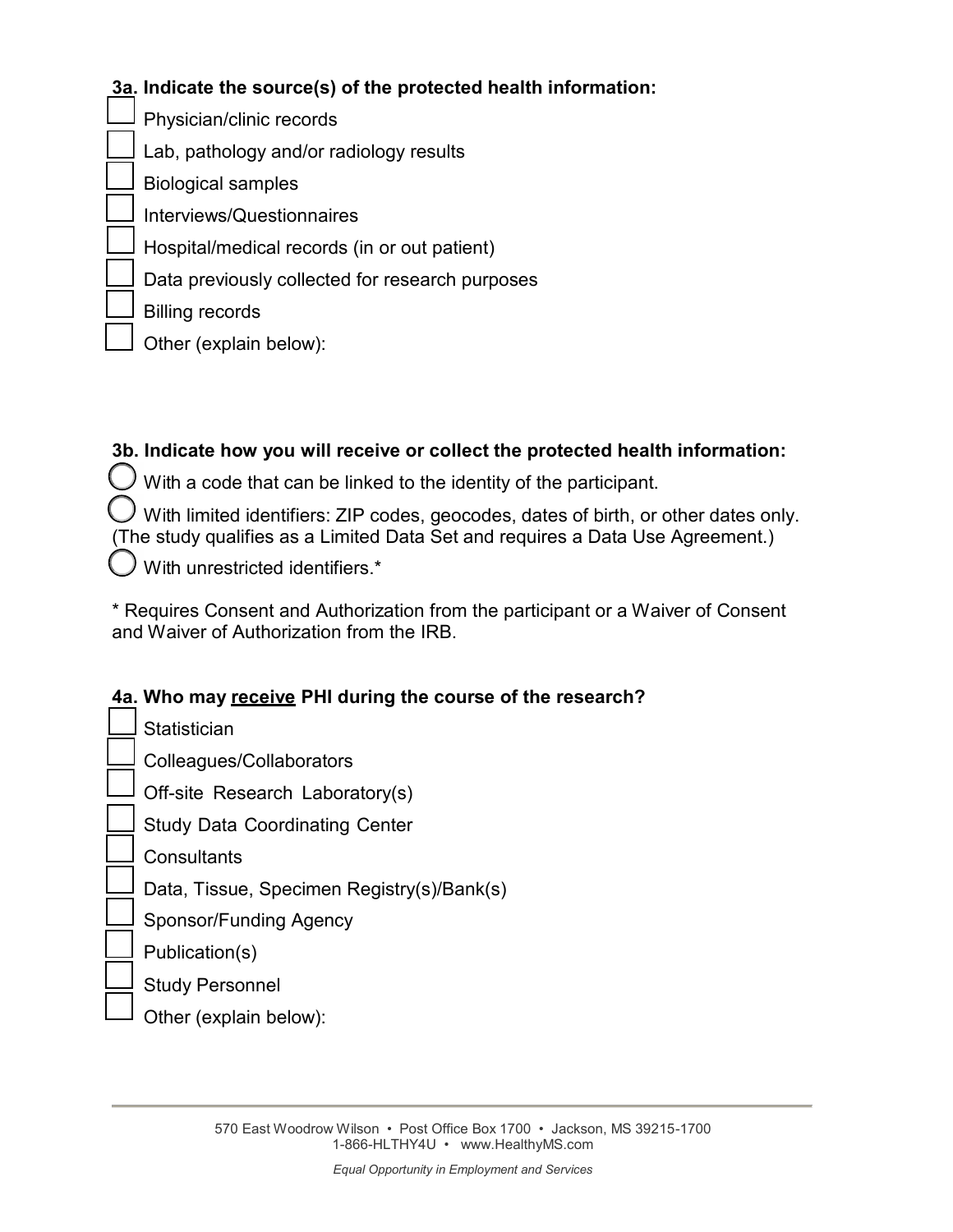## **4b. How will PHI be shared?**

 $\cup$  Without identifiers.

 $\ell$  With a linked code. (May require Authorization)

With identifiers. (Requires Authorization)

As a Limited Data Set. (Requires a Data Use Agreement)

N/A PHI will not be shared.

## **Complete section 5 ONLY if you are requesting a waiver of HIPAA authorization.**

**5a.** Explain how the use and disclosure of the information presents no more than minimal risk to the privacy of the individual.

**5b.** Describe the plan to protect the identifiers from improper use and disclosure (i.e., where will the identifiers will be stored and who will have access).

**5c.** Describe the plan to destroy the identifiers at the earliest opportunity consistent with the conduct of the research. If there is a health or research justification for retaining identifiers or, if retention is required by law, please provide this information as well.

**5d.** Explain why the research could not be practicably conducted without the alteration or waiver.